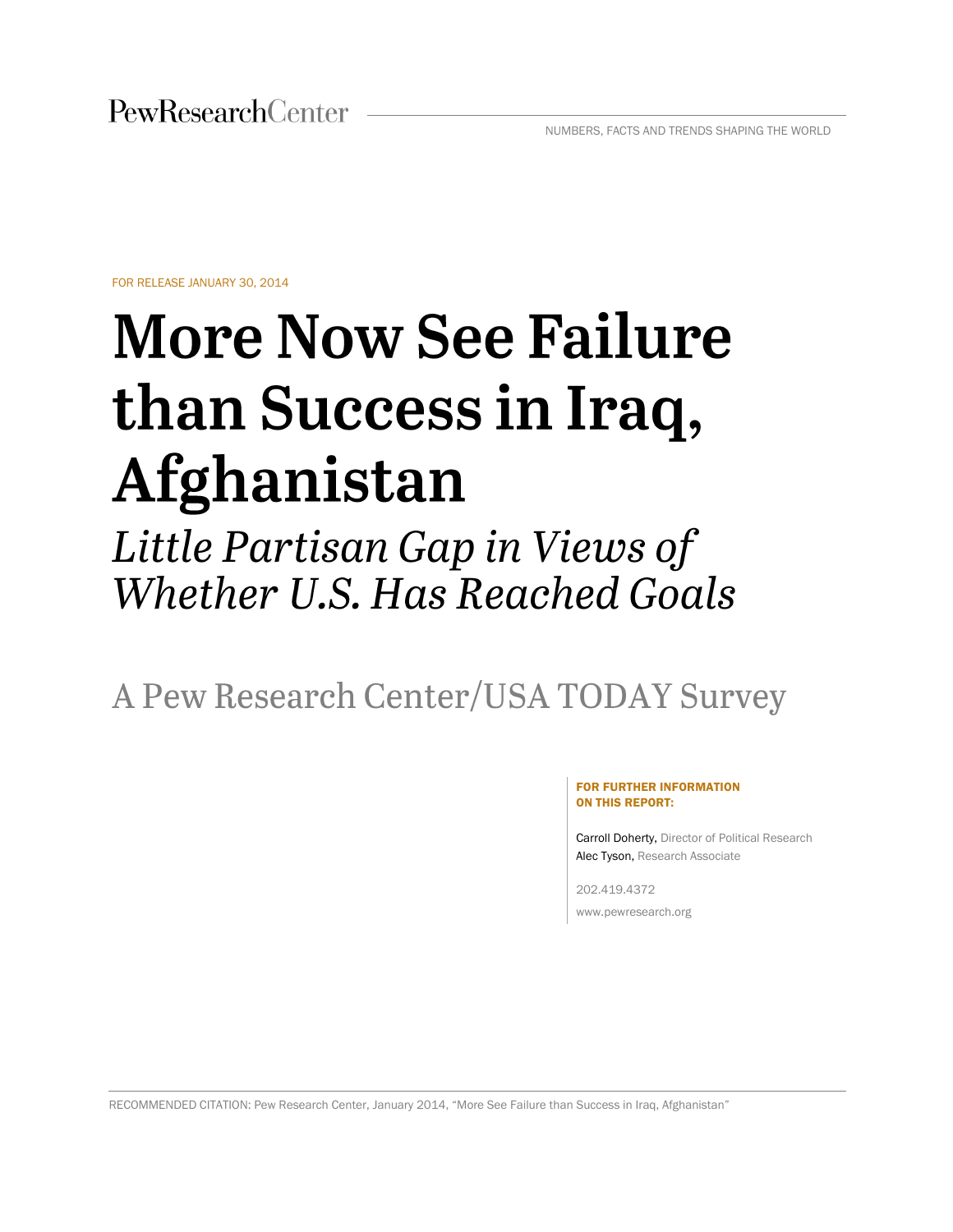## More Now See Failure than Success in Iraq, Afghanistan

Little Partisan Gap in Views of Whether U.S. Has Reached Goals

After more than a decade of war in Iraq and Afghanistan, the public does not think the United

States has achieved its goals in either country. About half of Americans (52%) say the U.S. has mostly failed to achieve its goals in Afghanistan while 38% say it has mostly succeeded. Opinions about the U.S. war in Iraq are virtually the same: 52% say the United States has mostly failed in reaching its goals there, while 37% say it has mostly succeeded.

In both cases, evaluations of the wars have turned more negative in recent years. In November 2011, as the U.S. was completing its military withdrawal from Iraq, a majority (56%) thought the U.S. had achieved its goals there.

Similarly, the public's critical assessment of U.S. achievements in Afghanistan stands in

## contrast to opinion in June 2011, shortly after Osama bin Laden was killed in neighboring Pakistan. At that time, 58% answered a forward-looking question by saying they thought the U.S. *would* achieve its goals in that country; the question in the current survey asks whether the U.S. *has* achieved its goals.

The national survey by the Pew Research Center and USA TODAY, conducted Jan. 15-19 among 1,504 adults, finds more positive views of the original decision to take military action in Afghanistan than about whether the U.S. has achieved its goals. About half (51%) say the decision to use military force was the right one while 41% say it was the wrong decision. However, the share saying the war was the right decision has fallen five points since November (from 56%) and 13 points since January 2009 (64%), shortly before Barack Obama took office.

## Negative Views of U.S. Efforts in Iraq, Afghanistan

*In achieving its goals in Iraq/Afghanistan, U.S. has …*

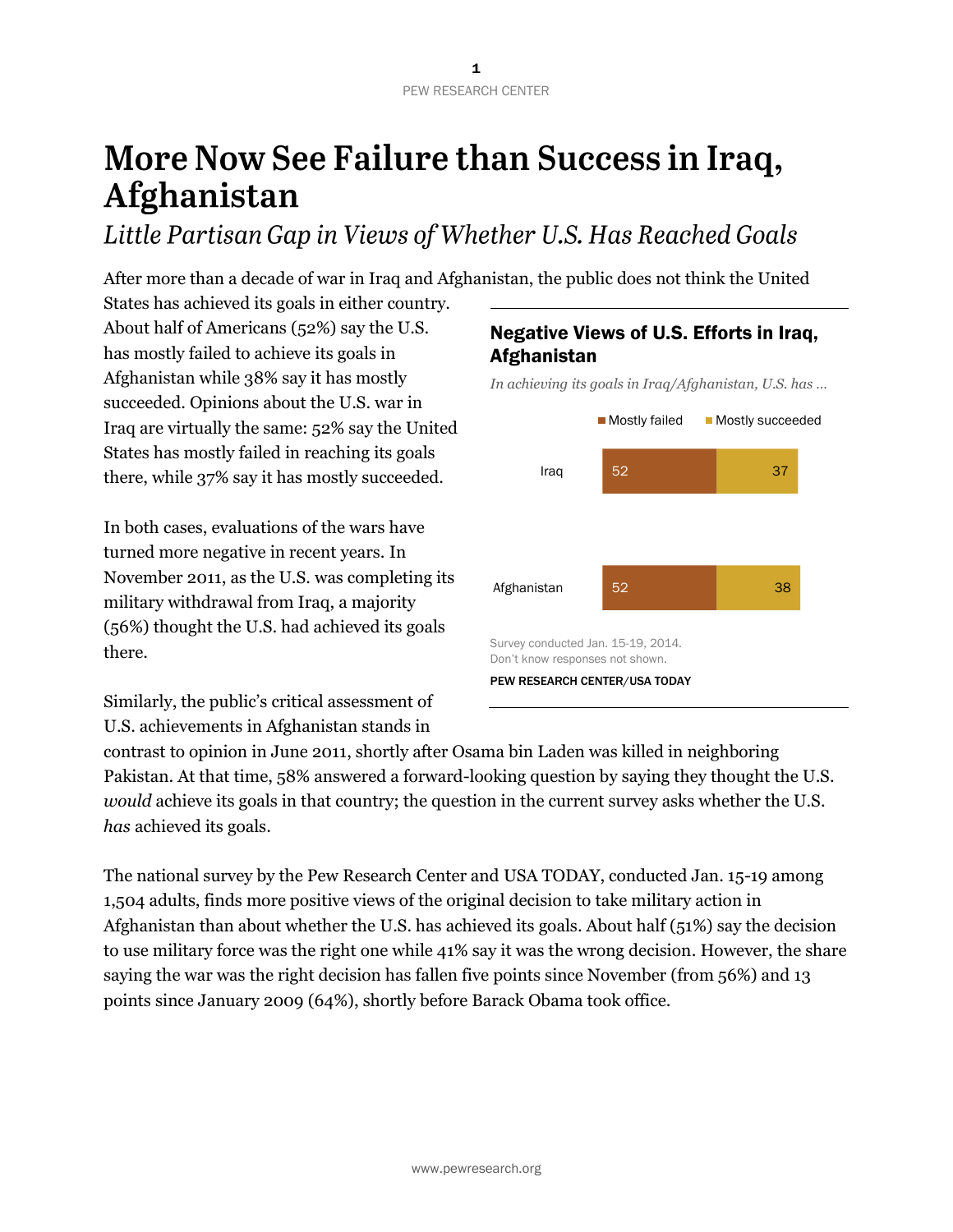The decisions to use military force in Iraq and Afghanistan continue to draw majority support among Republicans. By contrast, Democrats are divided about evenly over whether it was right or wrong for the U.S. to use force in Afghanistan, and Democrats continue to overwhelmingly oppose the decision to use force in Iraq.

However, there are no significant partisan differences in opinions about whether the U.S. has achieved its goals in Iraq and Afghanistan. Fewer than half of Republicans, Democrats and independents say the U.S. has mostly succeeded in achieving its goals in either country.

## More Say U.S. Has Failed than Succeeded in Achieving Iraq Goals

In November 2011, a majority (56%) said that the U.S. had mostly achieved its goals in Iraq, but last March opinion was evenly split (46% mostly succeeded, 43% mostly failed). Today, just 37% believe the U.S. has mostly succeeded in achieving its goals in Iraq, a 19-point decline since 2011.

Prior to 2011, the Pew Research Center asked whether the United States would or would not mostly succeed in achieving its goals in Iraq.



years into the Iraq war, the public was optimistic that the U.S. *would* succeed in achieving its goals (54%-40%). Optimism declined by the early part of 2007 and views remained mixed throughout the course of that year, as U.S. forces suffered their highest level of fatalities of any year of the conflict. By 2008, the public's outlook had improved and remained positive through 2010, leading up to the American troop withdrawal in 2011.

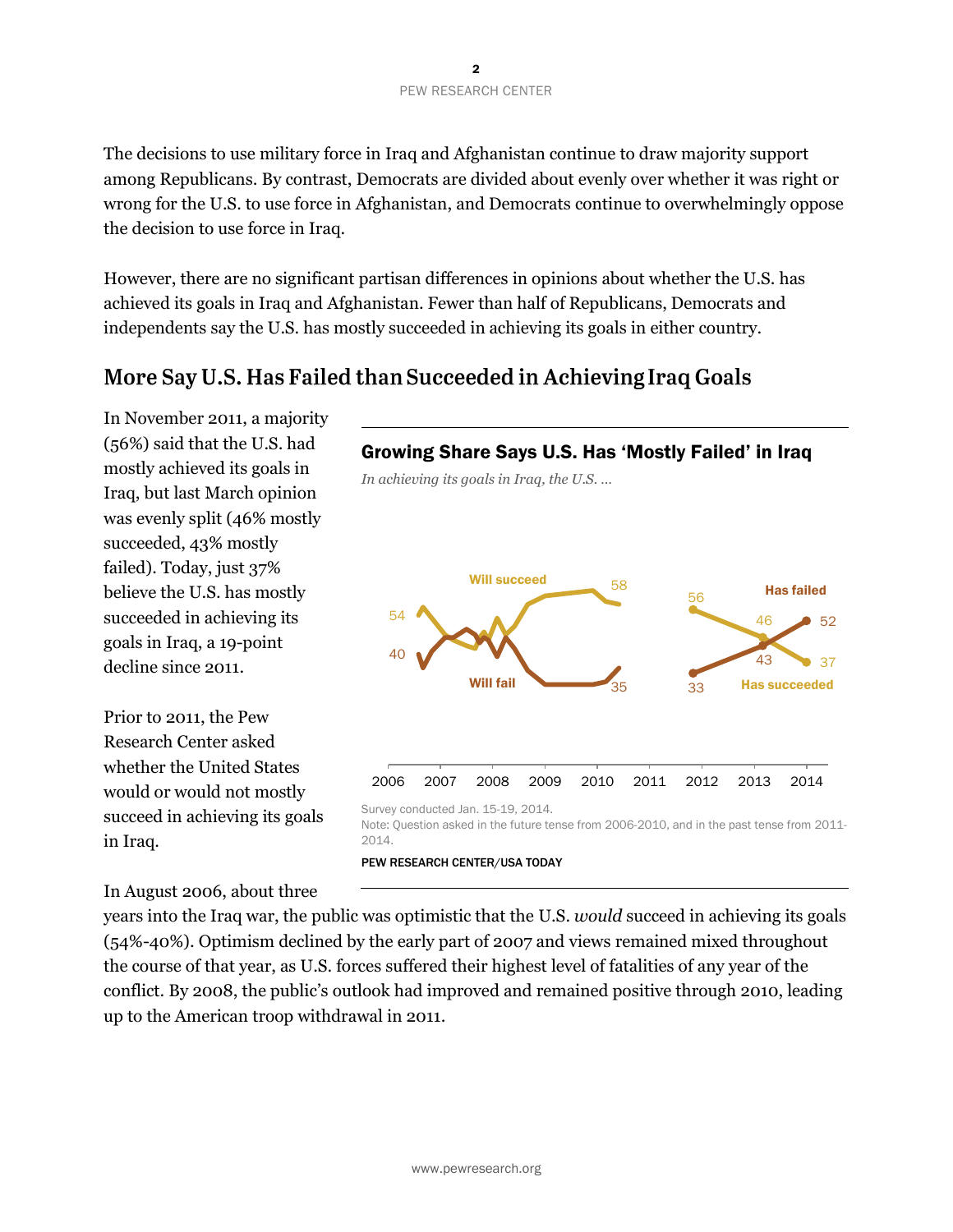Views of the success of the Iraq war differ little across party lines. More Republicans say the U.S. has mostly failed than mostly succeeded in achieving its goals in Iraq by a 51%-36% margin; Democrats (54%-37%) and independents (53%-38%) hold this view by similar margins.

All groups have become more pessimistic about U.S. achievements in Iraq since the fall of 2011, and the decline has been especially steep among Republicans. In November 2011, Republicans (68%) were more likely than Democrats (56%) and independents (52%) to say the U.S. had mostly achieved its goals in Iraq. Since then, positive views have fallen 32 points among Republicans, 19 points among Democrats and 14 points among independents.



PEW RESEARCH CENTER/USA TODAY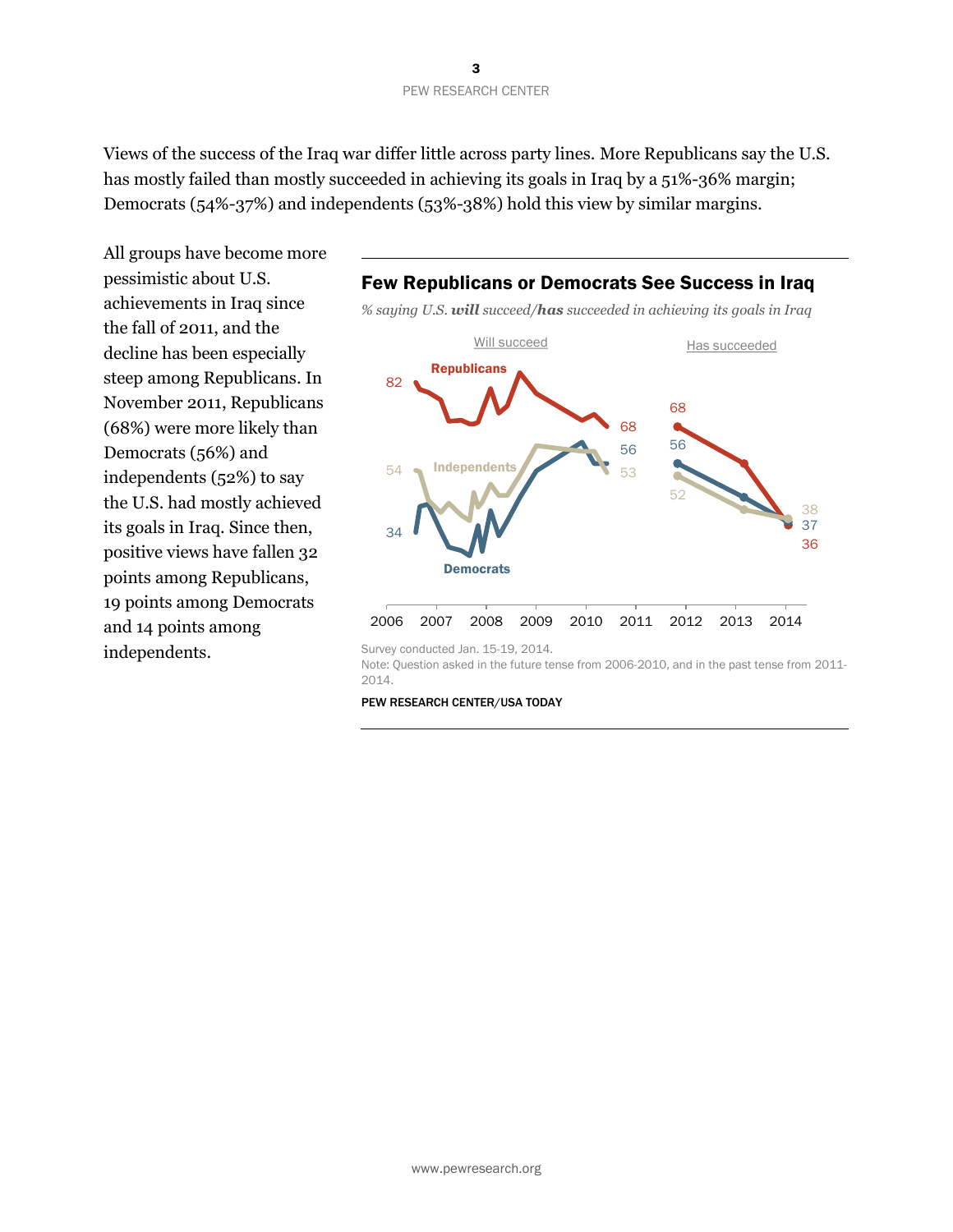## Fewer than Half See Success in Afghanistan

Overall views of the success of the war in Afghanistan are nearly identical to opinions about the Iraq war. By 52%-38% more say the U.S. has mostly failed in achieving its goals in Afghanistan than mostly succeeded.

In June of 2011, just one month after the death of Osama bin Laden, a similar question asking about expectations for U.S. success in Afghanistan found far more optimism than pessimism. At that time, 58% said the U.S. would definitely or probably succeed in achieving its goals while just 34% thought they would definitely or probably fail.

Currently, 39% of Republicans, 42% of Democrats and 36% of independents say the U.S. has succeeded in achieving its goals in Afghanistan. Three years ago, majorities of Republicans (67%) and Democrats (61%), and 51% of independents, said the U.S. would definitely or probably succeed in attaining its goals there.

Young people were highly optimistic about prospects for success in Afghanistan in 2011 –

### Republicans, Democrats Agree that U.S. Has Not Met Goals in Afghanistan

|                                                                       | Total     | Rep      | Dem        | Ind       |
|-----------------------------------------------------------------------|-----------|----------|------------|-----------|
| Jan 2014: In achieving its goals<br>in Afghanistan, U.S. has          | %         | %        | %          | %         |
| Mostly succeeded                                                      | 38        | 39       | 42         | 36        |
| Mostly failed                                                         | 52        | 52       | 48         | 54        |
| Don't know                                                            | <u>10</u> | <u>9</u> | <u> 10</u> | <u>10</u> |
|                                                                       | 100       | 100      | 100        | 100       |
| June 2011: In achieving its goals<br>in Afghanistan, U.S. <u>will</u> |           |          |            |           |
| Definitely/Probably succeed                                           | 58        | 67       | 61         | 51        |
| Definitely/Probably fail                                              | 34        | 27       | 33         | 40        |
| Don't know                                                            | <u>8</u>  | <u>6</u> | 6          | <u>9</u>  |
|                                                                       | 100       | 100      | 100        | 100       |
| Change in "succeed"                                                   | $-20$     | $-28$    | $-19$      | -15       |
| Survey conducted Jan 15.19 2014 Figures may not add to 100%           |           |          |            |           |

Survey conducted Jan. 15-19, 2014. Figures may not add to 100% because of rounding.

PEW RESEARCH CENTER/USA TODAY

73% of those under 30 expected the U.S. to achieve its goals. In the current survey, just 40% of young people say the U.S. has mostly achieved its goals in Afghanistan while 56% say it has mostly failed to achieve its goals.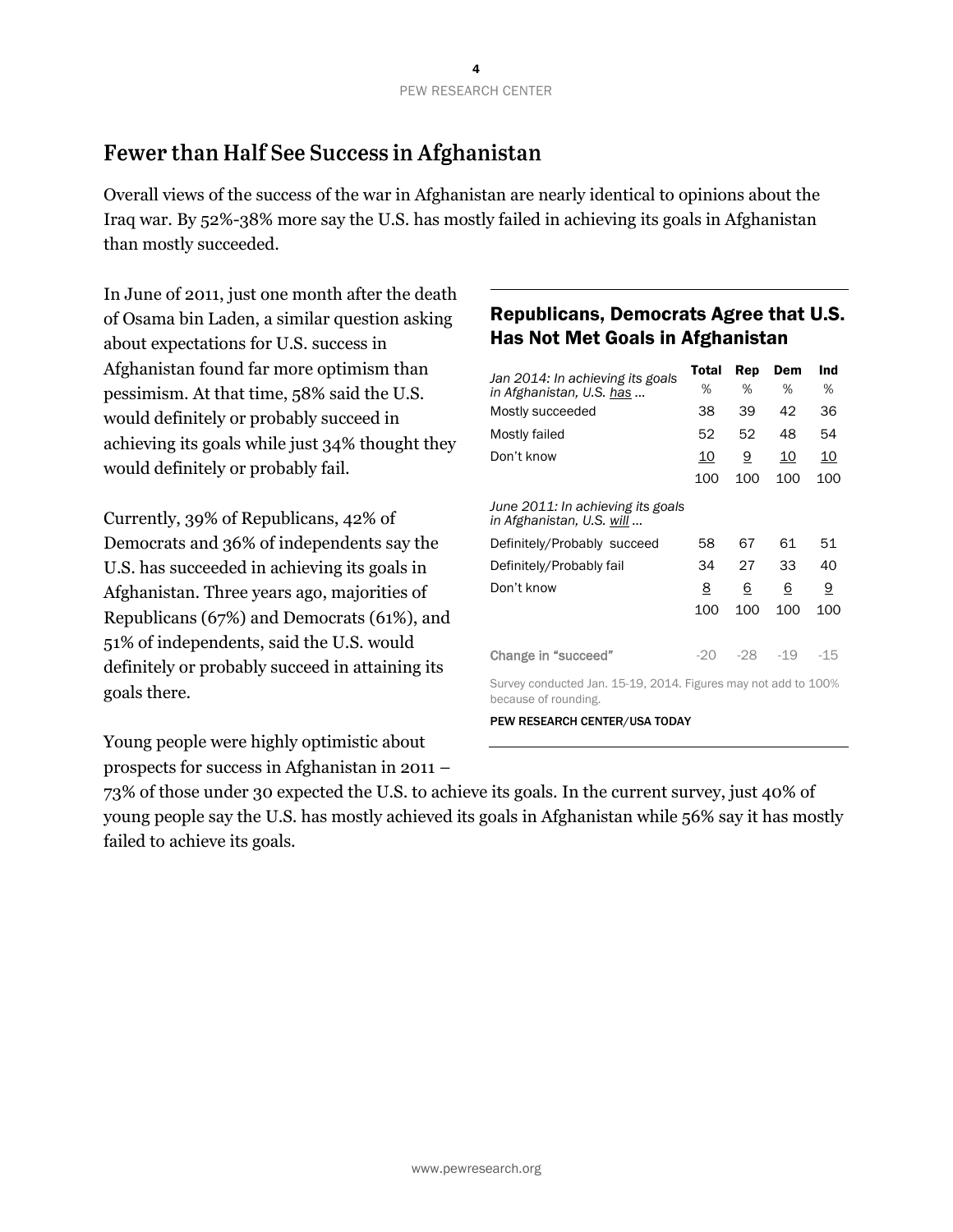## Less Support for Decision to Use Force in Afghanistan

While skeptical about U.S. achievements in Afghanistan, the public narrowly supports the original decision to use military force in Afghanistan. By contrast, more people view the decision to use force in Iraq as wrong than right.

Currently, 51% say it was the right decision to use military force in Afghanistan, while slightly fewer (41%) say it was the wrong decision. That is among the lowest levels of support for the original decision to use force in Afghanistan since the Pew Research Center began asking the question eight years ago. In January 2006, fully 69% endorsed the decision to take military action in Afghanistan.

The public initially supported the decision to take military action in Iraq by wide margins. But as the conflict continued and U.S. casualties mounted, opposition to the war steadily increased. By late 2006 the balance of opinion turned against the decision to use force.

In recent years, opinion about the original decision to go to war had been evenly divided, but in the current survey it has once again turned negative: 50% say it was wrong to use force in Iraq, while 38% support the decision to go to war.

### Views of Decisions to Use Military Force in Afghanistan, Iraq

*Decision to use military force in Afghanistan …*



*Decision to use military force in Iraq …*

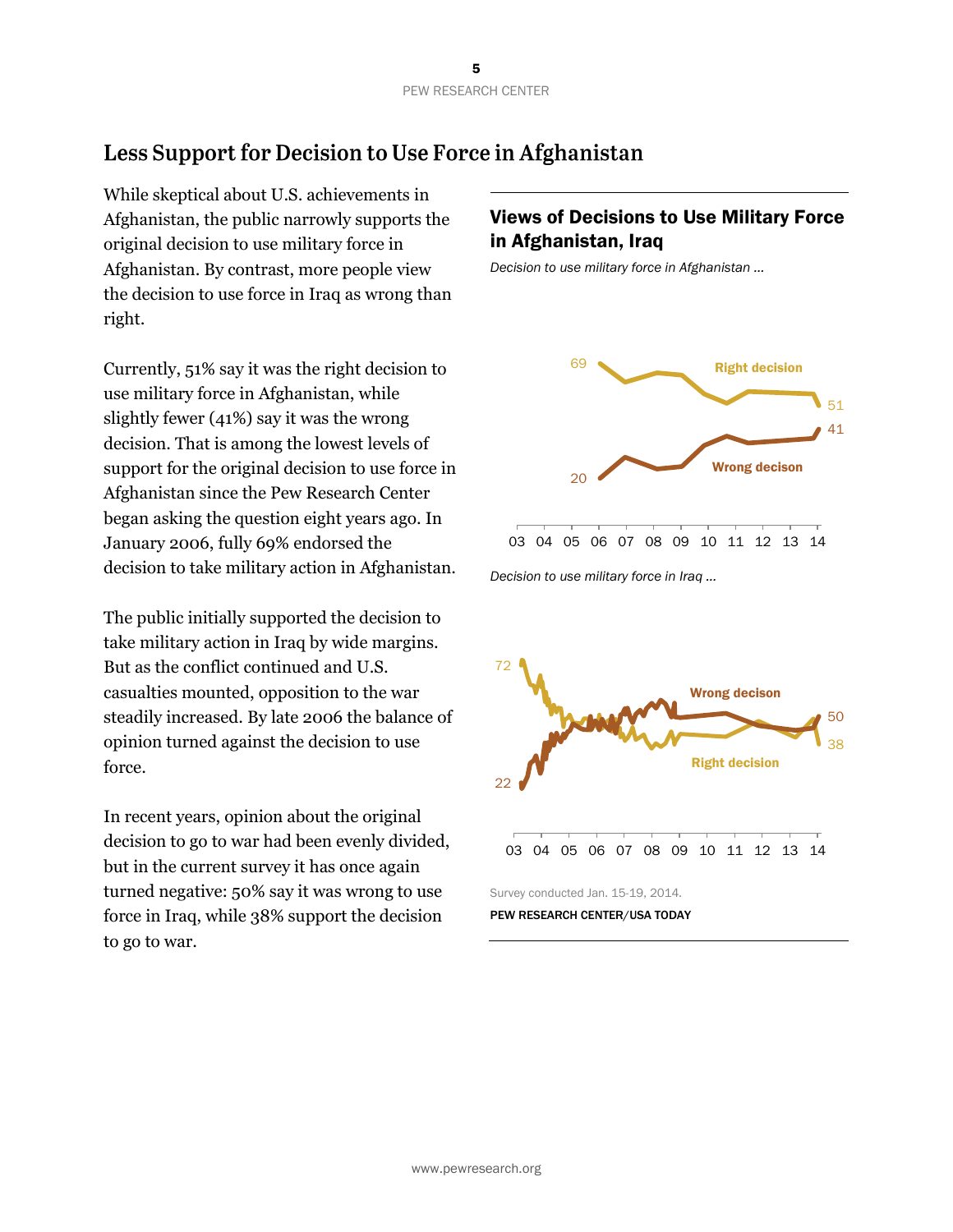## Republicans Back Decisions to Use Force in Iraq and Afghanistan

On balance, Republicans approve of the decisions to use force in both Iraq and Afghanistan. By contrast, Democrats and independents are divided over the use of force in Afghanistan and say it was the wrong decision to use force in Iraq.

By nearly two-to-one (61%-31%), Republicans say it was the right decision to use force in Afghanistan. Among Democrats (48% right decision, 45% wrong decision) and independents (47%, 45%) opinion is about evenly divided.

On the use of force in Iraq, 55% of Republicans say it was the right decision, while 33% call it the wrong decision. Democrats say it was the wrong call to use military force in Iraq by a wide 64%-28% margin. Among independents,

## Partisan Differences over Use of Military Force in Afghanistan, Iraq

| Using military force in                                                               | Total    | Rep      | Dem | Ind      |  |  |
|---------------------------------------------------------------------------------------|----------|----------|-----|----------|--|--|
| Afghanistan was the                                                                   | %        | %        | %   | %        |  |  |
| Right decision                                                                        | 51       | 61       | 48  | 47       |  |  |
| Wrong decision                                                                        | 41       | 31       | 45  | 45       |  |  |
| Don't know                                                                            | <u>8</u> | <u>8</u> | 7   | <u>8</u> |  |  |
|                                                                                       | 100      | 100      | 100 | 100      |  |  |
| Using military force in<br><b>Iraq</b> was the                                        |          |          |     |          |  |  |
| Right decision                                                                        | 38       | 55       | 28  | 37       |  |  |
| Wrong decision                                                                        | 50       | 33       | 64  | 53       |  |  |
| Don't know                                                                            | 12       | 12       | 8   | 10       |  |  |
|                                                                                       | 100      | 100      | 100 | 100      |  |  |
| Survey conducted Jan. 15-19, 2014.<br>Figures may not add to 100% because of reunding |          |          |     |          |  |  |

Figures may not add to 100% because of rounding.

PEW RESEARCH CENTER/USA TODAY

more say it was the wrong (53%) than right (37%) decision.

Republicans have consistently offered more support for the decisions to use military force in Iraq and Afghanistan than Democrats and independents.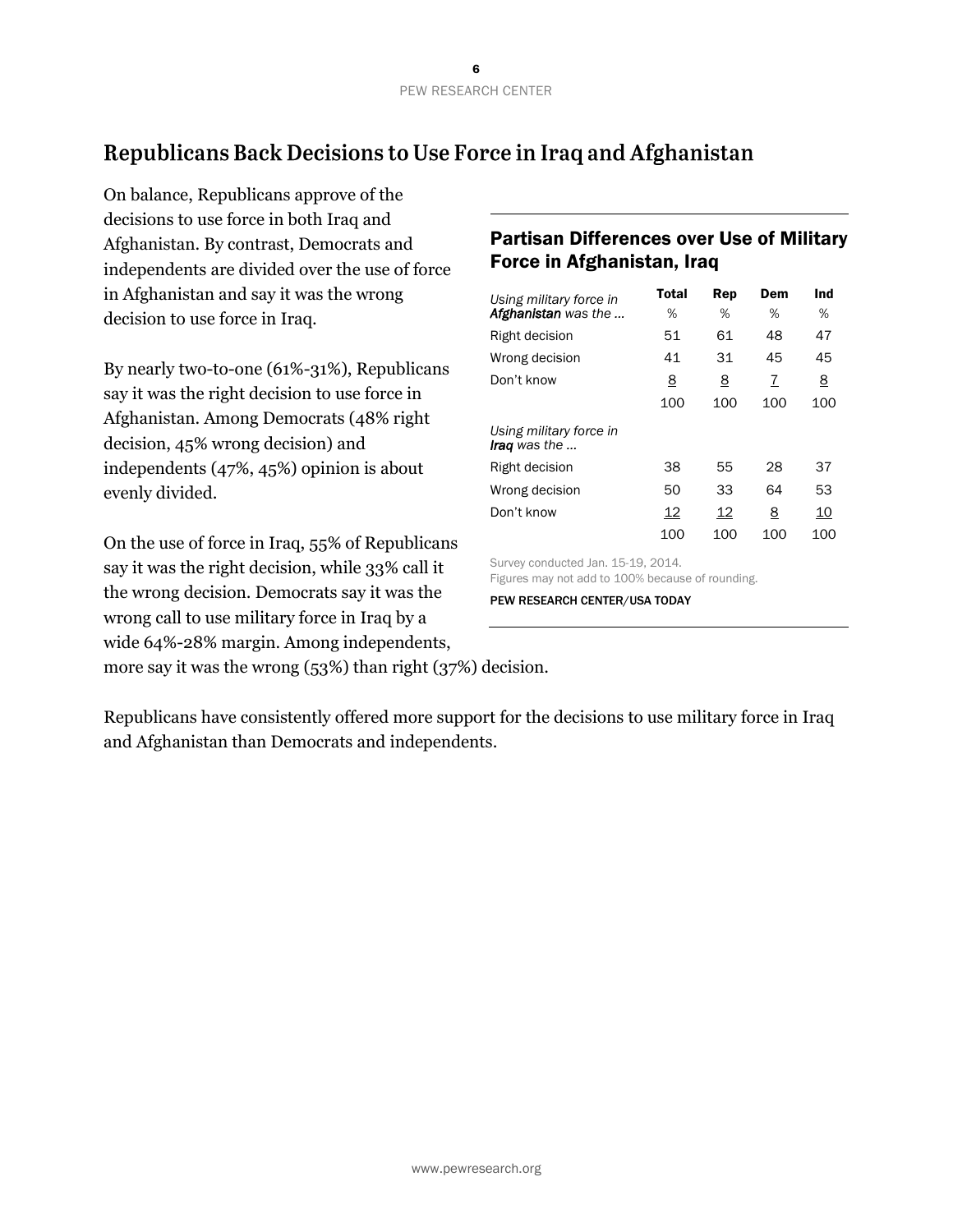## About the Survey

The analysis in this report is based on telephone interviews conducted January 15-19, 2014 among a national sample of 1,504 adults, 18 years of age or older, living in all 50 U.S. states and the District of Columbia (602 respondents were interviewed on a landline telephone, and 902 were interviewed on a cell phone, including 487 who had no landline telephone). The survey was conducted by interviewers at Princeton Data Source under the direction of Princeton Survey Research Associates International. A combination of landline and cell phone random digit dial samples were used; both samples were provided by Survey Sampling International. Interviews were conducted in English and Spanish. Respondents in the landline sample were selected by randomly asking for the youngest adult male or female who is now at home. Interviews in the cell sample were conducted with the person who answered the phone, if that person was an adult 18 years of age or older. For detailed information about our survey methodology, see http://peoplepress.org/methodology/

The combined landline and cell phone sample are weighted using an iterative technique that matches gender, age, education, race, Hispanic origin and nativity and region to parameters from the 2012 Census Bureau's American Community Survey and population density to parameters from the Decennial Census. The sample also is weighted to match current patterns of telephone status and relative usage of landline and cell phones (for those with both), based on extrapolations from the 2013 National Health Interview Survey. The weighting procedure also accounts for the fact that respondents with both landline and cell phones have a greater probability of being included in the combined sample and adjusts for household size among respondents with a landline phone. Sampling errors and statistical tests of significance take into account the effect of weighting.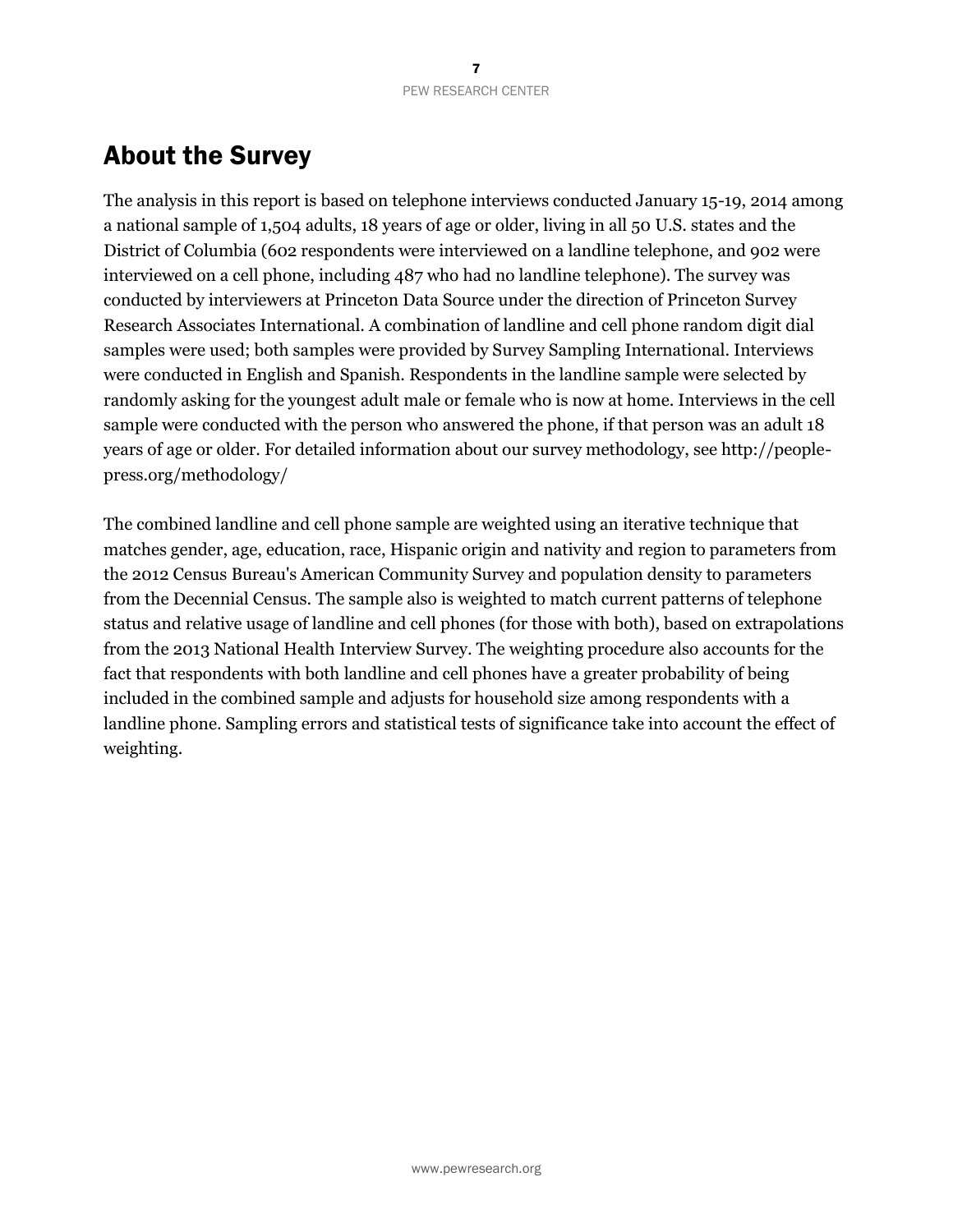| Group                       | <b>Unweighted</b><br>sample size | Plus or minus                     |
|-----------------------------|----------------------------------|-----------------------------------|
| Total sample                | 1504                             | 2.9 percentage points             |
|                             |                                  |                                   |
| Form 1                      | 765                              | 4.1 percentage points             |
| Form 2                      | 739                              | 4.2 percentage points             |
|                             |                                  |                                   |
| <b>Republican</b> $(F1/F2)$ | 354 (186/168)                    | $6.0$ (8.3/8.7) percentage points |
| Democrat (F1/F2)            | 477 (220/257)                    | 5.2 $(7.6/7.1)$ percentage points |
| Independent $(F1/F2)$       | 587 (308/279)                    | 4.7 (6.4/6.8) percentage points   |

The following table shows the unweighted sample sizes and the error attributable to sampling that would be expected at the 95% level of confidence for different groups in the survey:

Sample sizes and sampling errors for other subgroups are available upon request. In addition to sampling error, one should bear in mind that question wording and practical difficulties in conducting surveys can introduce error or bias into the findings of opinion polls.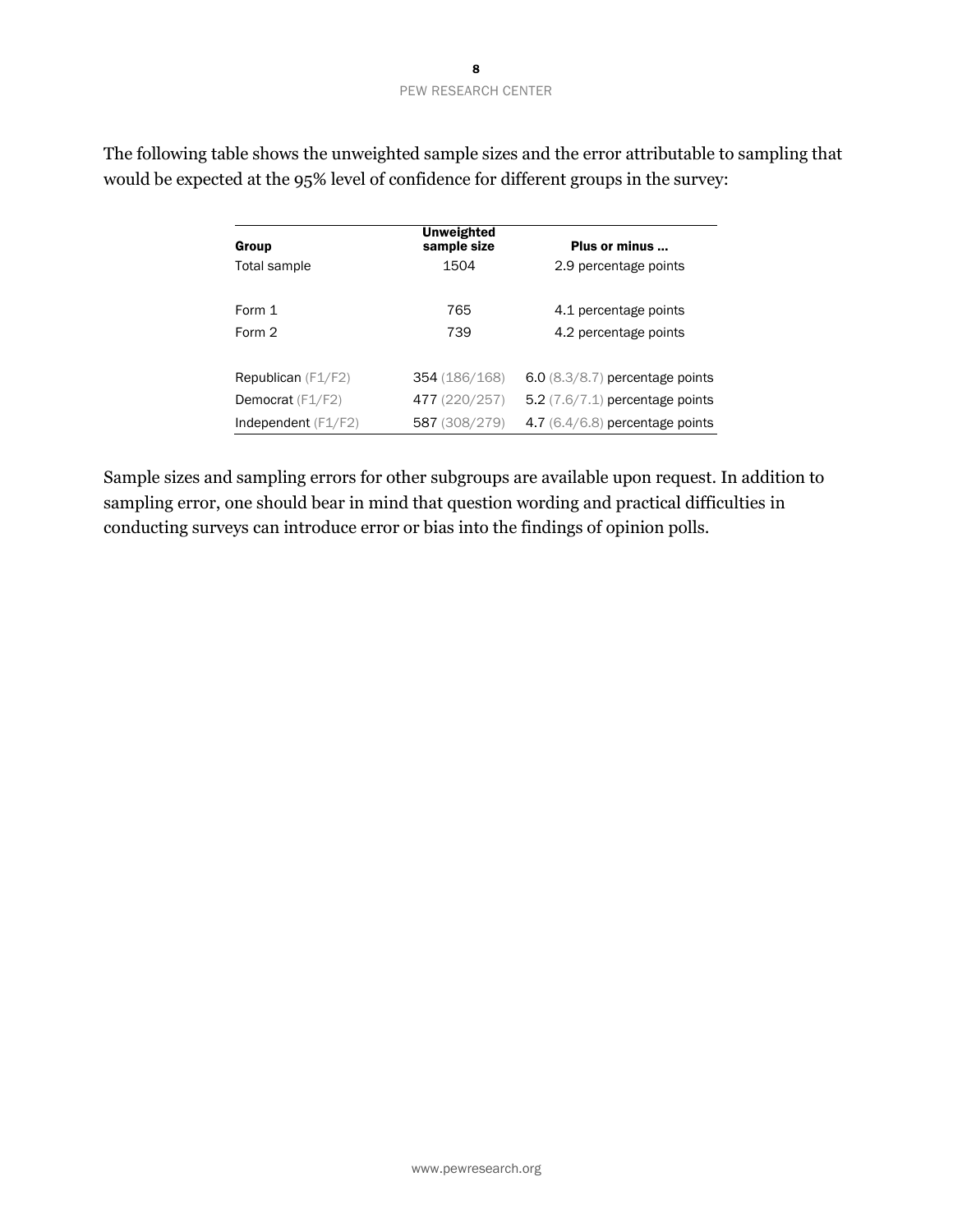#### **PEW RESEARCH CENTER FOR THE PEOPLE & THE PRESS/USA TODAY JANUARY 2014 POLITICAL SURVEY FINAL TOPLINE January 15-19, 2014 N=1,504**

#### **QUESTIONS 1-4, 9-16, 18, 20-21, 23-34 PREVIOUSLY RELEASED NO QUESTIONS 5-8, 17, 19, 22 QUESTION 34b HELD FOR FUTURE RELEASE**

#### **ASK FORM 1 ONLY [N=765]:**

Thinking about Iraq…

Q.35F1 Do you think the U.S. made the right decision or the wrong decision in using military force in Iraq?

|                            | Right    | Wrong    | (VOL.) |
|----------------------------|----------|----------|--------|
|                            | decision | decision | DK/Ref |
| Jan 15-19, 2014 (U)        | 38       | 50       | 12     |
| Oct 30-Nov 6, 2013         | 49       | 45       | 6      |
| Mar 14-17, 2013            | 41       | 44       | 14     |
| Nov 9-14, 2011             | 48       | 46       | 6      |
| Aug 25-Sep 6, 2010         | 41       | 51       | 7      |
| January, 2009              | 43       | 49       | 8      |
| November, 2008             | 39       | 50       | 11     |
| Late October, 2008         | 38       | 56       | 6      |
| Mid-October, 2008          | 40       | 54       | 6      |
| Mid-September, 2008        | 43       | 50       | 7      |
| June, 2008                 | 39       | 55       | 6      |
| April, 2008                | 37       | 57       | 6      |
| Late February, 2008        | 38       | 54       | 8      |
| Late December, 2007        | 36       | 56       | 8      |
| October, 2007              | 39       | 54       | 7      |
| September, 2007            | 42       | 50       | 8      |
| July, 2007                 | 41       | 53       | 6      |
| June, 2007                 | 40       | 51       | 9      |
| April, 2007                | 45       | 47       | 8      |
| March, 2007                | 43       | 49       | 8      |
| February, 2007             | 40       | 54       | 6      |
| Mid-January, 2007          | 40       | 51       | 9      |
| Early January, 2007        | 40       | 53       | 7      |
| December, 2006             | 42       | 51       | 7      |
| Mid-November, 2006         | 41       | 51       | 8      |
| Early November, 2006 (RVs) | 45       | 48       | 7      |
| Late October, 2006         | 43       | 47       | 10     |
| Early October, 2006        | 45       | 47       | 8      |
| Early September, 2006      | 49       | 43       | 8      |
| August, 2006               | 45       | 46       | 9      |
| July, 2006                 | 44       | 50       | 6      |
| June, 2006                 | 49       | 44       | 7      |
| April, 2006                | 47       | 46       | 7      |
| March, 2006                | 45       | 49       | 6      |
| February, 2006             | 51       | 44       | 5      |
| January, 2006              | 45       | 47       | 8      |
| December, 2005             | 47       | 48       | 5      |
| Late October, 2005         | 48       | 45       | 7      |
| Early October, 2005        | 44       | 50       | 6      |
| Mid-September, 2005        | 49       | 44       | 7      |
| July, 2005                 | 49       | 44       | 7      |
| June, 2005                 | 47       | 45       | 8      |
| February, 2005             | 47       | 47       | 6      |
| January, 2005              | 51       | 44       | 5      |
| December, 2004             | 49       | 44       | 7      |
| November, 2004 (RVs)       | 48       | 41       | 11     |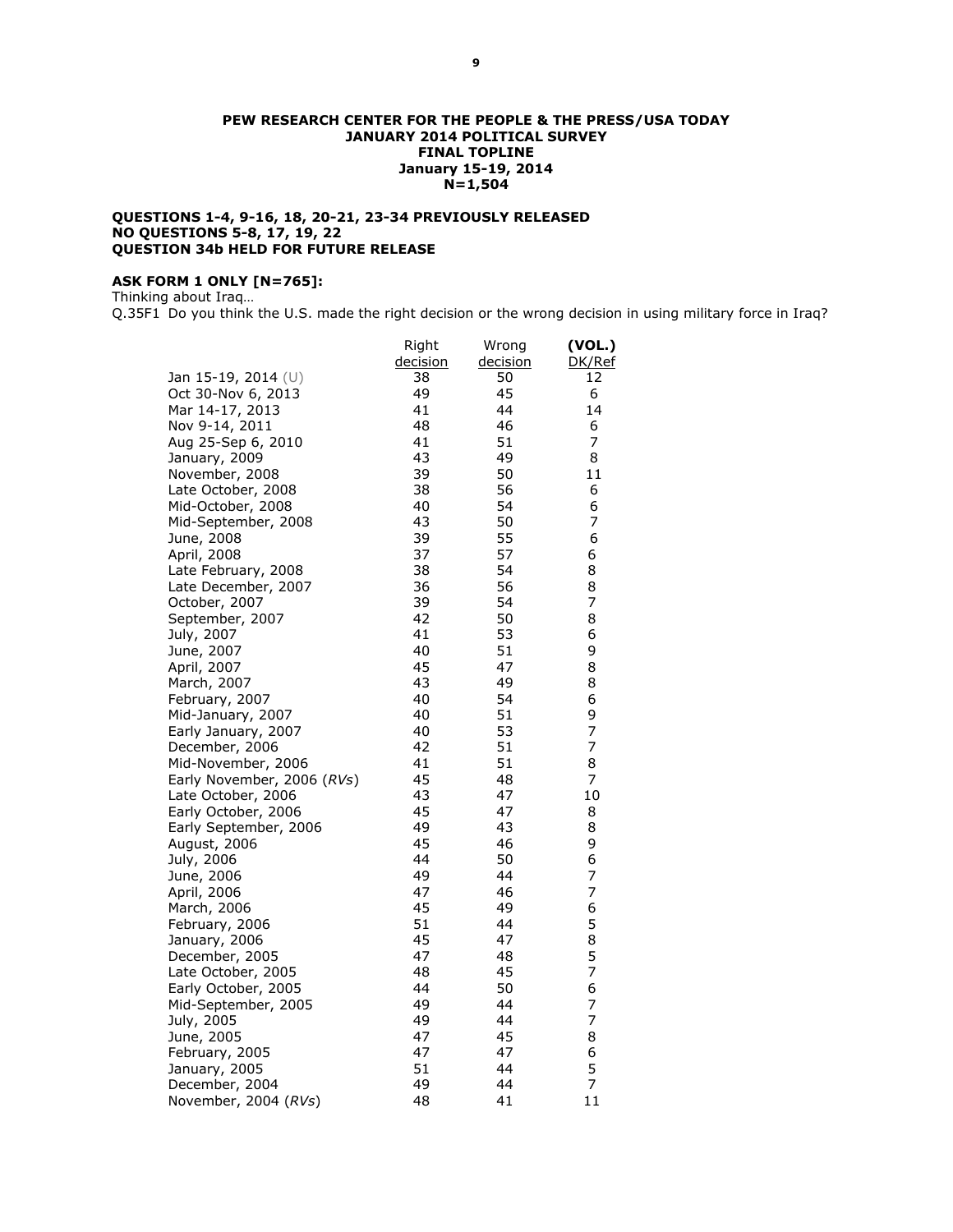#### **Q.35F1 CONTINUED…**

|                        | Right           | Wrong           | (VOL.)         |
|------------------------|-----------------|-----------------|----------------|
|                        | <u>decision</u> | <u>decision</u> | DK/Ref         |
| Mid-October, 2004      | 46              | 42              | 12             |
| Early October, 2004    | 50              | 39              | 11             |
| September, 2004        | 53              | 39              | 8              |
| August, 2004           | 53              | 41              | 6              |
| July, 2004             | 52              | 43              | 5              |
| June, 2004             | 55              | 38              | $\overline{7}$ |
| May, 2004              | 51              | 42              | 7              |
| Late April, 2004       | 54              | 37              | 9              |
| Early April, 2004      | 57              | 35              | 8              |
| Mid-March, 2004        | 55              | 39              | 6              |
| Late February, 2004    | 60              | 32              | 8              |
| Early February, 2004   | 56              | 39              | 5              |
| Mid-January, 2004      | 65              | 30              | 5              |
| Early January, 2004    | 62              | 28              | 10             |
| December, 2003         | 67              | 26              | 7              |
| October, 2003          | 60              | 33              | 7              |
| September, 2003        | 63              | 31              | 6              |
| August, 2003           | 63              | 30              | 7              |
| Early July, 2003       | 67              | 24              | 9              |
| May, 2003              | 74              | 20              | 6              |
| April 10-16, 2003      | 74              | 19              | 7              |
| April 8-9, 2003        | 74              | 19              | 7              |
| April 2-7, 2003        | 72              | 20              | 8              |
| March 28-April 1, 2003 | 69              | 25              | 6              |
| March 25-27, 2003      | 74              | 21              | 5              |
| March 23-24, 2003      | 74              | 21              | 5              |
| March 20-22, 2003      | 71              | 22              | $\overline{z}$ |
| Late January, 1991     | 77              | 15              | 8              |

#### **ASK FORM 1 ONLY [N=765]:**

Q.36F1 Overall, do you think the United States has mostly succeeded or mostly failed in achieving its goals in Iraq?

| Nov 9-14 |                     |
|----------|---------------------|
| 2011     |                     |
| 56<br>46 |                     |
| 33<br>43 |                     |
| 11<br>10 |                     |
|          | March 14-17<br>2013 |

#### **Q.36F1 TREND FOR COMPARISON…**

*Regardless of what you think about the original decision to use military force in Iraq, do you now believe that the United States will definitely succeed, probably succeed, probably fail, or definitely fail in achieving its goals in Iraq?<sup>1</sup>*

|                     | Definitely/      | Definitely/   | (VOL.) |
|---------------------|------------------|---------------|--------|
|                     | Probably succeed | Probably fail | DK/Ref |
| Jun 16-20, 2010     | 58               | 35            |        |
| Mar 10-14, 2010     | 59               | 30            | 10     |
| Dec 9-13, 2009      | 63               | 29            | 8      |
| Jan, 2009           | 61               | 29            | 10     |
| September, 2008     | 58               | 34            | 8      |
| June, 2008          | 50               | 42            | 8      |
| April, 2008         | 47               | 46            |        |
| Late February, 2008 | 53               | 39            | 8      |
| Late December, 2007 | 45               | 45            | 10     |

 $\frac{1}{1}$ 

Trend for comparison only shows the net of answers "Definitely succeed" and "Probably succeed" and the net of answers "Definitely fail" and "Probably fail." See June 2010 [topline](http://www.people-press.org/files/legacy-questionnaires/627.pdf) for full trend.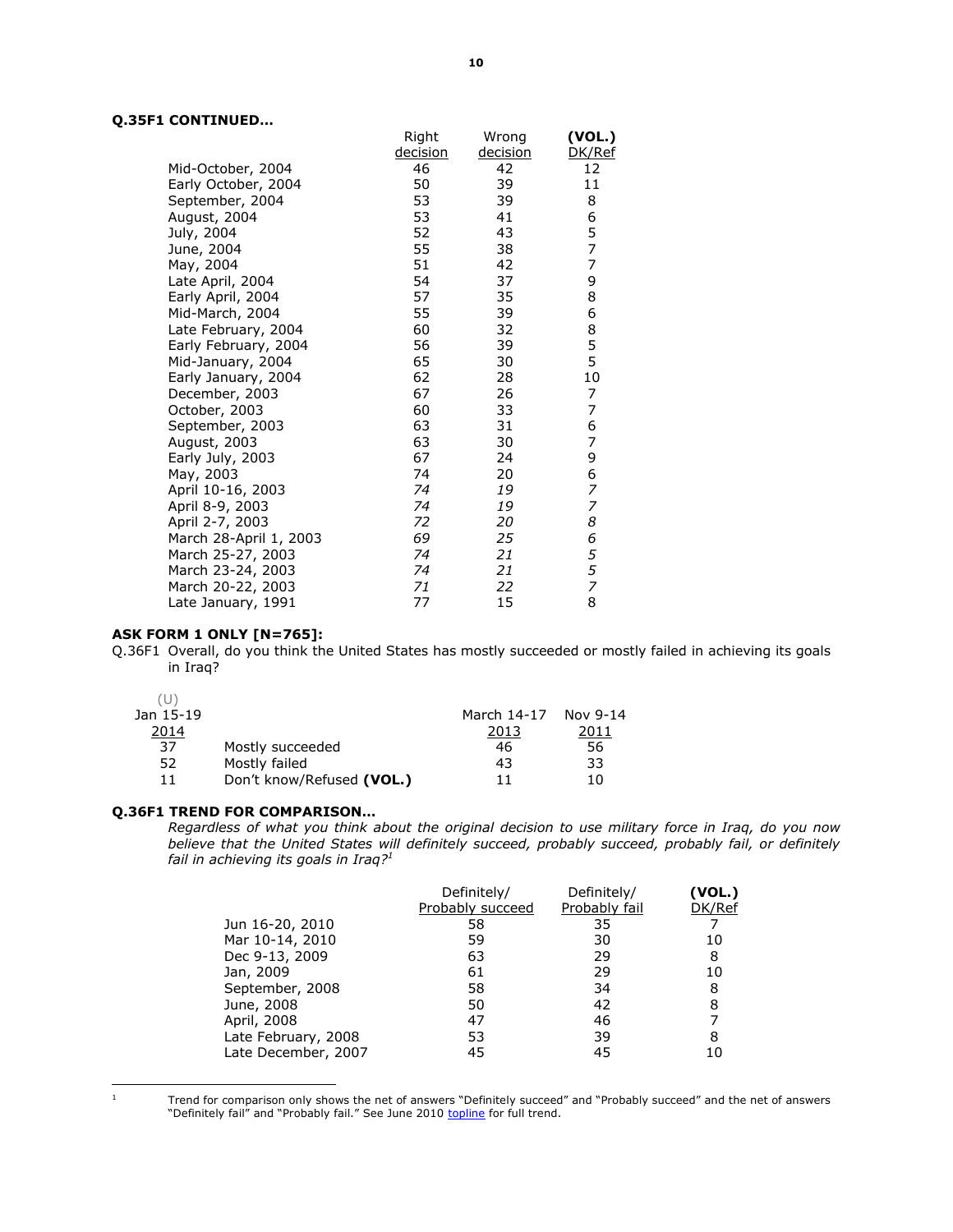#### **Q.36F1 TREND FOR COMPARISON CONTINUED…**

|                     | Definitely/<br>Probably succeed | Definitely/<br>Probably fail | (VOL.)<br>DK/Ref |
|---------------------|---------------------------------|------------------------------|------------------|
| November, 2007      | 48                              | 46                           | 6                |
| October, 2007       | 46                              | 44                           | 10               |
| September, 2007     | 42                              | 47                           | 11               |
| July, 2007          | 43                              | 49                           | 8                |
| April, 2007         | 45                              | 46                           | 9                |
| February, 2007      | 47                              | 46                           |                  |
| November, 2006      | 53                              | 41                           | 6                |
| Mid-September, 2006 | 57                              | 35                           | 8                |
| August, 2006        | 54                              | 40                           |                  |

#### **ASK FORM 2 ONLY [N=739]:**

Thinking about Afghanistan…

Q.37F2 Do you think the U.S. made the right decision or the wrong decision in using military force in Afghanistan?

|                                 | Right<br>decision | Wrong<br>decision | (VOL.)<br>DK/Ref |
|---------------------------------|-------------------|-------------------|------------------|
| Jan 15-19, 2014 $(U)$           | 51                | 41                | 8                |
| Oct 30-Nov 6, 2013              | 56                | 37                | 8                |
| Jun 15-19, 2011                 | 57                | 35                | 8                |
| Aug 25-Sep 6, 2010              | 52                | 38                | 10               |
| Oct 28-Nov 8, 2009 <sup>2</sup> | 56                | 34                | 10               |
| Jan 7-11, 2009                  | 64                | 25                | 11               |
| Feb, 2008                       | 65                | 24                | 11               |
| Dec, 2006                       | 61                | 29                | 10               |
| Jan, 2006                       | 69                | 20                |                  |

#### **ASK FORM 2 ONLY [N=739]:**

Q.38F2 Overall, do you think the United States has mostly succeeded or mostly failed in achieving its goals in Afghanistan?

(U)

Jan 15-19

2014

38 Mostly succeeded

52 Mostly failed

10 Don't know/Refused **(VOL.)** 

#### **Q.38F2 TREND FOR COMPARISON…**

*Regardless of what you think about the original decision to use military force in Afghanistan, do you now believe that the United States will definitely succeed, probably succeed, probably fail, or definitely fail in achieving its goals in Afghanistan?<sup>3</sup>*

|                 | Definitely/      | Definitely/   | (VOL.) |
|-----------------|------------------|---------------|--------|
|                 | Probably succeed | Probably fail | DK/Ref |
| Jun 15-19, 2011 | 58               | 34            | 8      |
| May 5-8, 2011   | 62               | 24            | 13     |
| May 2, 2011     | 63               | 26            | 10     |
| Dec 1-5, 2010   | 49               | 39            | 11     |
| Jun 16-20, 2010 | 59               | 33            | 8      |
| Mar 10-14, 2010 | 58               | 29            | 12     |
| Dec 9-13, 2009  | 59               | 32            | 10     |
| Jan 7-11, 2009  | 62               | 29            | 9      |

<sup>2</sup> 

In October 2009, the question was worded: "Do you think the United States' initial decision to use force in Afghanistan was the right decision or the wrong decision?" 3

Trend for comparison shows the net of answers "Definitely succeed" and "Probably succeed" and the net of answers "Definitely fail" and "Probably fail." See June 2011 [topline](http://www.people-press.org/files/legacy-questionnaires/Afghan%20topline%20for%20release.pdf) for full trend.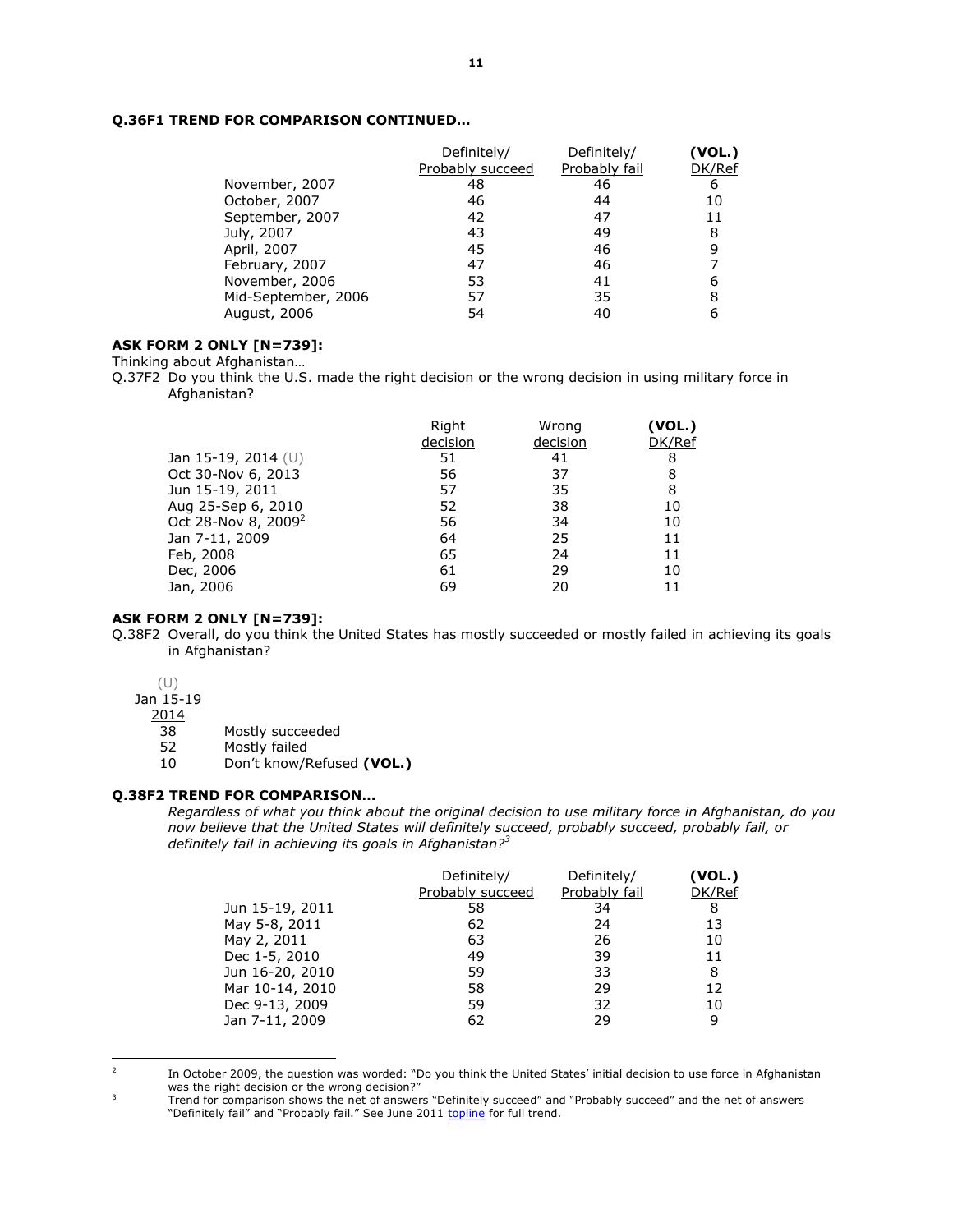#### **NO QUESTIONS 39-41, 43, 51 QUESTIONS 42, 44-50, 52 PREVIOUSLY RELEASED**

#### **ASK ALL:**

PARTY In politics TODAY, do you consider yourself a Republican, Democrat, or independent? **ASK IF INDEP/NO PREF/OTHER/DK/REF (PARTY=3,4,5,9):** 

PARTYLN As of today do you lean more to the Republican Party or more to the Democratic Party?

|                      |            |      |                                 | (VOL.)                  | (VOL.)       |                |            |      |
|----------------------|------------|------|---------------------------------|-------------------------|--------------|----------------|------------|------|
|                      |            |      |                                 | No                      |              | Other (VOL.)   | Lean       | Lean |
|                      | Republican |      | Democrat Independent preference |                         | party        | DK/Ref         | <b>Rep</b> | Dem  |
| Jan 15-19, 2014      | 21         | 31   | 41                              | 3                       | $\mathbf{1}$ | 2              | 18         | 16   |
| Dec 3-8, 2013        | 24         | 34   | 37                              | 3                       | $\ast$       | $\overline{2}$ | 17         | 15   |
| Oct 30-Nov 6, 2013   | 24         | 32   | 38                              | $\overline{\mathbf{4}}$ | $\ast$       | $\mathbf 2$    | 16         | 14   |
| Oct 9-13, 2013       | 25         | 32   | 37                              | 3                       | $\mathbf{1}$ | 3              | 16         | 18   |
| Sep 4-8, 2013        | 26         | 32   | 38                              | $\frac{3}{3}$           | $\mathbf{1}$ | $\mathbf 1$    | 17         | 15   |
| Jul 17-21, 2013      | 19         | 29   | 46                              |                         | $\ast$       | $\overline{2}$ | 19         | 18   |
| Jun 12-16, 2013      | 23         | 33   | 39                              | 3                       | $\ast$       | $\overline{2}$ | 17         | 15   |
| May 1-5, 2013        | 25         | 32   | 37                              | $\overline{2}$          | $\mathbf{1}$ | 3              | 14         | 16   |
| Mar 13-17, 2013      | 26         | 33   | 34                              | $\frac{3}{2}$           | $\mathbf{1}$ | 3              | 14         | 15   |
| Feb 13-18, 2013      | 22         | 32   | 41                              |                         | $\ast$       | $\overline{2}$ | 15         | 19   |
| Jan 9-13, 2013       | 25         | 32   | 38                              | $\overline{2}$          | $\ast$       | $\overline{2}$ | 15         | 16   |
| <b>Yearly Totals</b> |            |      |                                 |                         |              |                |            |      |
| 2013                 | 23.9       | 32.1 | 38.3                            | 2.9                     | $.5\,$       | 2.2            | 16.0       | 16.0 |
| 2012                 | 24.7       | 32.6 | 36.4                            | 3.1                     | $.5\,$       | 2.7            | 14.4       | 16.1 |
| 2011                 | 24.3       | 32.3 | 37.4                            | 3.1                     | .4           | 2.5            | 15.7       | 15.6 |
| 2010                 | 25.2       | 32.7 | 35.2                            | 3.6                     | .4           | 2.8            | 14.5       | 14.1 |
| 2009                 | 23.9       | 34.4 | 35.1                            | 3.4                     | .4           | 2.8            | 13.1       | 15.7 |
| 2008                 | 25.7       | 36.0 | 31.5                            | 3.6                     | .3           | 3.0            | 10.6       | 15.2 |
| 2007                 | 25.3       | 32.9 | 34.1                            | 4.3                     | .4           | 2.9            | 10.9       | 17.0 |
| 2006                 | 27.8       | 33.1 | 30.9                            | 4.4                     | .3           | 3.4            | 10.5       | 15.1 |
| 2005                 | 29.3       | 32.8 | 30.2                            | 4.5                     | .3           | 2.8            | 10.3       | 14.9 |
| 2004                 | 30.0       | 33.5 | 29.5                            | 3.8                     | .4           | 3.0            | 11.7       | 13.4 |
| 2003                 | 30.3       | 31.5 | 30.5                            | 4.8                     | $.5\,$       | 2.5            | 12.0       | 12.6 |
| 2002                 | 30.4       | 31.4 | 29.8                            | 5.0                     | .7           | 2.7            | 12.4       | 11.6 |
| 2001                 | 29.0       | 33.2 | 29.5                            | 5.2                     | .6           | 2.6            | 11.9       | 11.6 |
| 2001 Post-Sept 11    | 30.9       | 31.8 | 27.9                            | 5.2                     | .6           | 3.6            | 11.7       | 9.4  |
| 2001 Pre-Sept 11     | 27.3       | 34.4 | 30.9                            | 5.1                     | $.6\,$       | 1.7            | 12.1       | 13.5 |
| 2000                 | 28.0       | 33.4 | 29.1                            | 5.5                     | $.5\,$       | 3.6            | 11.6       | 11.7 |
| 1999                 | 26.6       | 33.5 | 33.7                            | 3.9                     | $.5\,$       | 1.9            | 13.0       | 14.5 |
| 1998                 | 27.9       | 33.7 | 31.1                            | 4.6                     | .4           | 2.3            | 11.6       | 13.1 |
| 1997                 | 28.0       | 33.4 | 32.0                            | 4.0                     | .4           | 2.3            | 12.2       | 14.1 |
| 1996                 | 28.9       | 33.9 | 31.8                            | 3.0                     | .4           | 2.0            | 12.1       | 14.9 |
| 1995                 | 31.6       | 30.0 | 33.7                            | 2.4                     | .6           | 1.3            | 15.1       | 13.5 |
| 1994                 | 30.1       | 31.5 | 33.5                            | 1.3                     | $-$          | 3.6            | 13.7       | 12.2 |
| 1993                 | 27.4       | 33.6 | 34.2                            | 4.4                     | 1.5          | 2.9            | 11.5       | 14.9 |
| 1992                 | 27.6       | 33.7 | 34.7                            | 1.5                     | 0            | 2.5            | 12.6       | 16.5 |
| 1991                 | 30.9       | 31.4 | 33.2                            | $\mathsf 0$             | $1.4\,$      | 3.0            | 14.7       | 10.8 |
| 1990                 | 30.9       | 33.2 | 29.3                            | 1.2                     | 1.9          | 3.4            | 12.4       | 11.3 |
| 1989                 | 33         | 33   | 34                              | $- -$                   | $-$          | $-$            | $-$        | $-$  |
| 1987                 | 26         | 35   | 39                              | $-$                     | $-$          | $-$            | $-$        | $-$  |

#### **QUESTIONS REPJOB & DEMJOB PREVIOUSLY RELEASED QUESTIONS 53-55 HELD FOR FUTURE RELEASE**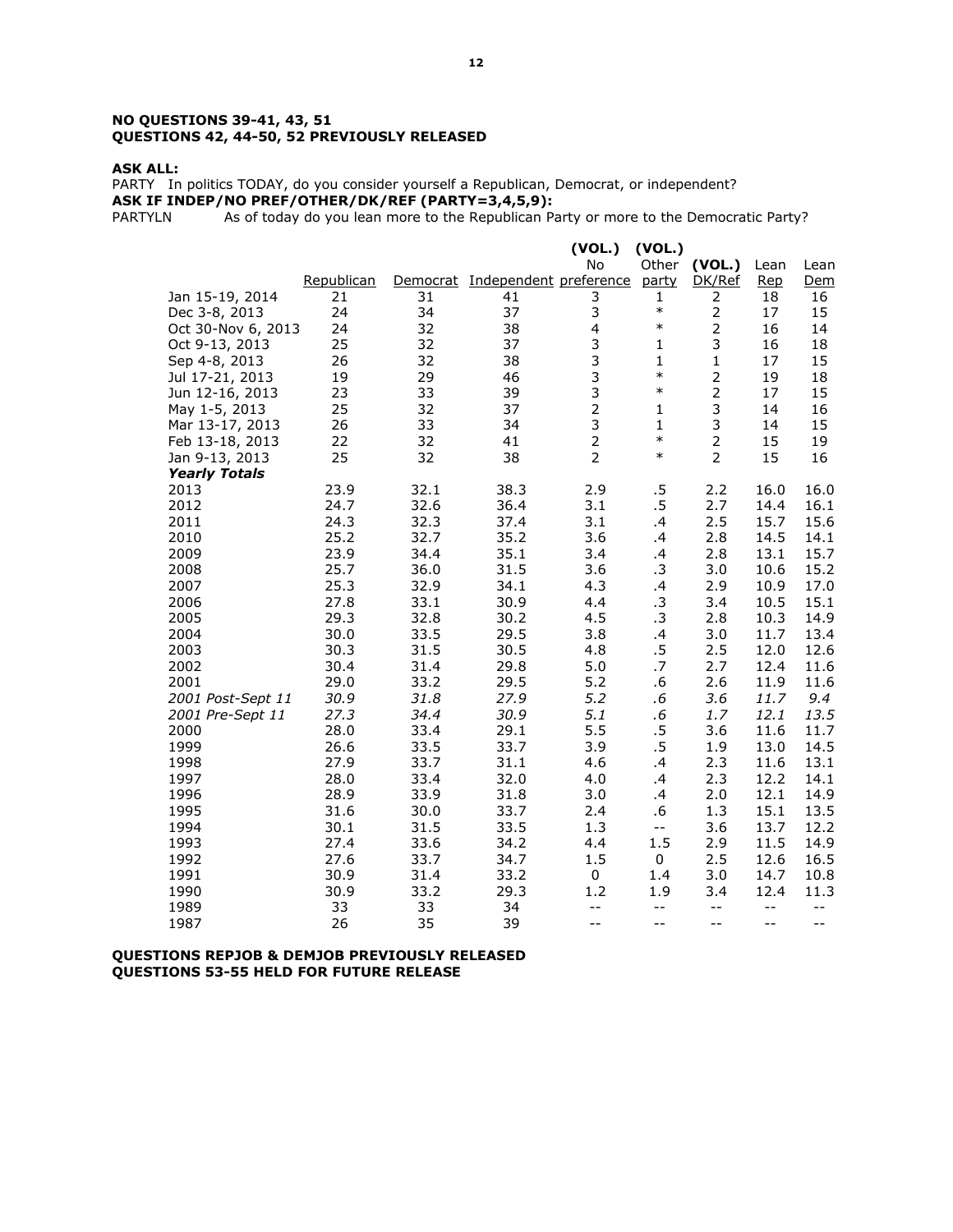From what you know, do you agree or disagree with the Tea Party movement, or don't you have an opinion either way?

#### **BASED ON REPUBLICANS AND REPUBLICAN LEANERS [N=624]:**

| No opinion<br>Haven't<br>$(VOL.)$ heard of/<br>either way<br>heard of<br><u>Agree</u><br><u>Disagree</u><br><u>Refused</u><br><u>DK</u><br>35<br>12<br>Jan 15-19, 2014<br>52<br>1<br>$- -$<br>57<br>32<br>9<br>1<br>Dec 3-8, 2013<br>1<br>$-$<br>9<br>$\overline{2}$<br>40<br>48<br>1<br>Oct 30-Nov 6, 2013<br>--<br>45<br>2<br>Oct 9-13, 2013<br>41<br>11<br>1<br>35<br>9<br>54<br>1<br>1<br>Sep 4-8, 2013<br>$\overline{2}$<br>37<br>50<br>1<br>Jul 17-21, 2013<br>10<br>--<br>2<br>44<br>9<br>46<br>1<br>Jun 12-16, 2013<br>--<br>$\overline{7}$<br>3<br>48<br>1<br>May 23-26, 2013<br>41<br>--<br>2<br>8<br>1<br>May 1-5, 2013<br>28<br>61<br>--<br>7<br>43<br>47<br>1<br>1<br>Mar 13-17, 2013<br>--<br>9<br>52<br>3<br>Feb 13-18, 2013<br>36<br>1<br>9<br>45<br>1<br>2<br>Feb 14-17, 2013<br>43<br>$\overline{2}$<br>$\mathbf 2$<br>Jan 9-13, 2013<br>35<br>51<br>10<br>$\ast$<br>37<br>51<br>1<br>Dec 5-9, 2012<br>11<br>$\mathbf{1}$<br>2<br>40<br>8<br>49<br>Oct 31-Nov 3, 2012 (RVs)<br>$\mathbf{1}$<br>3<br>38<br>9<br>50<br>Oct 4-7, 2012<br>7<br>$\mathbf{1}$<br>$\mathbf{1}$<br>39<br>52<br>Sep 12-16, 2013<br>--<br>$\overline{2}$<br>40<br>9<br>47<br>1<br>Jun 28-Jul 9, 2012<br>--<br>8<br>1<br>1<br>Jun 7-17, 2012<br>42<br>48<br>--<br>$\overline{2}$<br>May 9-Jun 3, 2012<br>36<br>9<br>53<br>1<br>--<br>42<br>8<br>48<br>1<br>1<br>Apr 4-15, 2012<br>--<br>$\overline{2}$<br>38<br>10<br>49<br>1<br>Mar 7-11, 2012<br>--<br>40<br>7<br>51<br>1<br>1<br>Feb 8-12, 2012<br>--<br>42<br>8<br>47<br>1<br>1<br>Jan 11-16, 2012<br>52<br>1<br>1<br>37<br>8<br>Jan 4-8, 2012<br>2<br>$\mathbf{1}$<br>9<br>48<br>Dec 7-11, 2011<br>40<br>--<br>$\ast$<br>9<br>49<br>1<br>41<br>Nov 9-14, 2011<br>--<br>$\mathbf{1}$<br>37<br>51<br>1<br>Sep 22-Oct 4, 2011<br>11<br>--<br>$\ast$<br>1<br>Aug 17-21, 2011<br>43<br>7<br>49<br>--<br>$\ast$<br>7<br>40<br>51<br>1<br>Jul 20-24, 2011<br>--<br>42<br>9<br>47<br>1<br>1<br>Jun 15-19, 2011<br>--<br>7<br>52<br>1<br>3<br>May 25-30, 2011<br>37<br>$\ast$<br>45<br>9<br>46<br>1<br>Mar 30-Apr 3, 2011<br>7<br>$\ast$<br>37<br>54<br>1<br>Mar 8-14, 2011<br>41<br>9<br>48<br>1<br>1<br>Feb 22-Mar 1, 2011<br>Feb 2-7, 2011 <sup>4</sup><br>43<br>8<br>47<br>1<br>1<br>1<br>1<br>45<br>6<br>47<br>Jan 5-9, 2011<br>--<br>5<br>Dec 1-5, 2010<br>48<br>45<br>1<br>1<br>--<br>5<br>Nov 4-7, 2010<br>51<br>42<br>1<br>1<br>$-\,-$<br>5<br>58<br>27<br>9<br>Oct 27-30, 2010 (RVs)<br>1<br>$- -$<br>5<br>54<br>30<br>1<br>Oct 13-18, 2010 (RVs)<br>10<br>$- -$<br>6<br>$\ast$<br>56<br>29<br>9<br>Aug 25-Sep 6, 2010 <i>(RVs)</i><br>--<br>5<br>46<br>36<br>13<br>Jul 21-Aug 5, 2010<br>1<br>$- -$<br>5<br>$\ast$<br>46<br>30<br>19<br>Jun 16-20, 2010<br>$-1$<br>53<br>4<br>25<br>May 20-23, 2010<br>1<br>16<br>--<br>$\mathbf{1}$<br>48<br>4<br>26<br>21<br>Mar 11-21, 2010<br>$-$ |  |  | (VOL.) | Not |
|-------------------------------------------------------------------------------------------------------------------------------------------------------------------------------------------------------------------------------------------------------------------------------------------------------------------------------------------------------------------------------------------------------------------------------------------------------------------------------------------------------------------------------------------------------------------------------------------------------------------------------------------------------------------------------------------------------------------------------------------------------------------------------------------------------------------------------------------------------------------------------------------------------------------------------------------------------------------------------------------------------------------------------------------------------------------------------------------------------------------------------------------------------------------------------------------------------------------------------------------------------------------------------------------------------------------------------------------------------------------------------------------------------------------------------------------------------------------------------------------------------------------------------------------------------------------------------------------------------------------------------------------------------------------------------------------------------------------------------------------------------------------------------------------------------------------------------------------------------------------------------------------------------------------------------------------------------------------------------------------------------------------------------------------------------------------------------------------------------------------------------------------------------------------------------------------------------------------------------------------------------------------------------------------------------------------------------------------------------------------------------------------------------------------------------------------------------------------------------------------------------------------------------------------------------------------------------------------------------------------------------------------------------------------------------------------------------------------------------------------------------------------------------------------------------------------------------------|--|--|--------|-----|
|                                                                                                                                                                                                                                                                                                                                                                                                                                                                                                                                                                                                                                                                                                                                                                                                                                                                                                                                                                                                                                                                                                                                                                                                                                                                                                                                                                                                                                                                                                                                                                                                                                                                                                                                                                                                                                                                                                                                                                                                                                                                                                                                                                                                                                                                                                                                                                                                                                                                                                                                                                                                                                                                                                                                                                                                                                     |  |  |        |     |
|                                                                                                                                                                                                                                                                                                                                                                                                                                                                                                                                                                                                                                                                                                                                                                                                                                                                                                                                                                                                                                                                                                                                                                                                                                                                                                                                                                                                                                                                                                                                                                                                                                                                                                                                                                                                                                                                                                                                                                                                                                                                                                                                                                                                                                                                                                                                                                                                                                                                                                                                                                                                                                                                                                                                                                                                                                     |  |  |        |     |
|                                                                                                                                                                                                                                                                                                                                                                                                                                                                                                                                                                                                                                                                                                                                                                                                                                                                                                                                                                                                                                                                                                                                                                                                                                                                                                                                                                                                                                                                                                                                                                                                                                                                                                                                                                                                                                                                                                                                                                                                                                                                                                                                                                                                                                                                                                                                                                                                                                                                                                                                                                                                                                                                                                                                                                                                                                     |  |  |        |     |
|                                                                                                                                                                                                                                                                                                                                                                                                                                                                                                                                                                                                                                                                                                                                                                                                                                                                                                                                                                                                                                                                                                                                                                                                                                                                                                                                                                                                                                                                                                                                                                                                                                                                                                                                                                                                                                                                                                                                                                                                                                                                                                                                                                                                                                                                                                                                                                                                                                                                                                                                                                                                                                                                                                                                                                                                                                     |  |  |        |     |
|                                                                                                                                                                                                                                                                                                                                                                                                                                                                                                                                                                                                                                                                                                                                                                                                                                                                                                                                                                                                                                                                                                                                                                                                                                                                                                                                                                                                                                                                                                                                                                                                                                                                                                                                                                                                                                                                                                                                                                                                                                                                                                                                                                                                                                                                                                                                                                                                                                                                                                                                                                                                                                                                                                                                                                                                                                     |  |  |        |     |
|                                                                                                                                                                                                                                                                                                                                                                                                                                                                                                                                                                                                                                                                                                                                                                                                                                                                                                                                                                                                                                                                                                                                                                                                                                                                                                                                                                                                                                                                                                                                                                                                                                                                                                                                                                                                                                                                                                                                                                                                                                                                                                                                                                                                                                                                                                                                                                                                                                                                                                                                                                                                                                                                                                                                                                                                                                     |  |  |        |     |
|                                                                                                                                                                                                                                                                                                                                                                                                                                                                                                                                                                                                                                                                                                                                                                                                                                                                                                                                                                                                                                                                                                                                                                                                                                                                                                                                                                                                                                                                                                                                                                                                                                                                                                                                                                                                                                                                                                                                                                                                                                                                                                                                                                                                                                                                                                                                                                                                                                                                                                                                                                                                                                                                                                                                                                                                                                     |  |  |        |     |
|                                                                                                                                                                                                                                                                                                                                                                                                                                                                                                                                                                                                                                                                                                                                                                                                                                                                                                                                                                                                                                                                                                                                                                                                                                                                                                                                                                                                                                                                                                                                                                                                                                                                                                                                                                                                                                                                                                                                                                                                                                                                                                                                                                                                                                                                                                                                                                                                                                                                                                                                                                                                                                                                                                                                                                                                                                     |  |  |        |     |
|                                                                                                                                                                                                                                                                                                                                                                                                                                                                                                                                                                                                                                                                                                                                                                                                                                                                                                                                                                                                                                                                                                                                                                                                                                                                                                                                                                                                                                                                                                                                                                                                                                                                                                                                                                                                                                                                                                                                                                                                                                                                                                                                                                                                                                                                                                                                                                                                                                                                                                                                                                                                                                                                                                                                                                                                                                     |  |  |        |     |
|                                                                                                                                                                                                                                                                                                                                                                                                                                                                                                                                                                                                                                                                                                                                                                                                                                                                                                                                                                                                                                                                                                                                                                                                                                                                                                                                                                                                                                                                                                                                                                                                                                                                                                                                                                                                                                                                                                                                                                                                                                                                                                                                                                                                                                                                                                                                                                                                                                                                                                                                                                                                                                                                                                                                                                                                                                     |  |  |        |     |
|                                                                                                                                                                                                                                                                                                                                                                                                                                                                                                                                                                                                                                                                                                                                                                                                                                                                                                                                                                                                                                                                                                                                                                                                                                                                                                                                                                                                                                                                                                                                                                                                                                                                                                                                                                                                                                                                                                                                                                                                                                                                                                                                                                                                                                                                                                                                                                                                                                                                                                                                                                                                                                                                                                                                                                                                                                     |  |  |        |     |
|                                                                                                                                                                                                                                                                                                                                                                                                                                                                                                                                                                                                                                                                                                                                                                                                                                                                                                                                                                                                                                                                                                                                                                                                                                                                                                                                                                                                                                                                                                                                                                                                                                                                                                                                                                                                                                                                                                                                                                                                                                                                                                                                                                                                                                                                                                                                                                                                                                                                                                                                                                                                                                                                                                                                                                                                                                     |  |  |        |     |
|                                                                                                                                                                                                                                                                                                                                                                                                                                                                                                                                                                                                                                                                                                                                                                                                                                                                                                                                                                                                                                                                                                                                                                                                                                                                                                                                                                                                                                                                                                                                                                                                                                                                                                                                                                                                                                                                                                                                                                                                                                                                                                                                                                                                                                                                                                                                                                                                                                                                                                                                                                                                                                                                                                                                                                                                                                     |  |  |        |     |
|                                                                                                                                                                                                                                                                                                                                                                                                                                                                                                                                                                                                                                                                                                                                                                                                                                                                                                                                                                                                                                                                                                                                                                                                                                                                                                                                                                                                                                                                                                                                                                                                                                                                                                                                                                                                                                                                                                                                                                                                                                                                                                                                                                                                                                                                                                                                                                                                                                                                                                                                                                                                                                                                                                                                                                                                                                     |  |  |        |     |
|                                                                                                                                                                                                                                                                                                                                                                                                                                                                                                                                                                                                                                                                                                                                                                                                                                                                                                                                                                                                                                                                                                                                                                                                                                                                                                                                                                                                                                                                                                                                                                                                                                                                                                                                                                                                                                                                                                                                                                                                                                                                                                                                                                                                                                                                                                                                                                                                                                                                                                                                                                                                                                                                                                                                                                                                                                     |  |  |        |     |
|                                                                                                                                                                                                                                                                                                                                                                                                                                                                                                                                                                                                                                                                                                                                                                                                                                                                                                                                                                                                                                                                                                                                                                                                                                                                                                                                                                                                                                                                                                                                                                                                                                                                                                                                                                                                                                                                                                                                                                                                                                                                                                                                                                                                                                                                                                                                                                                                                                                                                                                                                                                                                                                                                                                                                                                                                                     |  |  |        |     |
|                                                                                                                                                                                                                                                                                                                                                                                                                                                                                                                                                                                                                                                                                                                                                                                                                                                                                                                                                                                                                                                                                                                                                                                                                                                                                                                                                                                                                                                                                                                                                                                                                                                                                                                                                                                                                                                                                                                                                                                                                                                                                                                                                                                                                                                                                                                                                                                                                                                                                                                                                                                                                                                                                                                                                                                                                                     |  |  |        |     |
|                                                                                                                                                                                                                                                                                                                                                                                                                                                                                                                                                                                                                                                                                                                                                                                                                                                                                                                                                                                                                                                                                                                                                                                                                                                                                                                                                                                                                                                                                                                                                                                                                                                                                                                                                                                                                                                                                                                                                                                                                                                                                                                                                                                                                                                                                                                                                                                                                                                                                                                                                                                                                                                                                                                                                                                                                                     |  |  |        |     |
|                                                                                                                                                                                                                                                                                                                                                                                                                                                                                                                                                                                                                                                                                                                                                                                                                                                                                                                                                                                                                                                                                                                                                                                                                                                                                                                                                                                                                                                                                                                                                                                                                                                                                                                                                                                                                                                                                                                                                                                                                                                                                                                                                                                                                                                                                                                                                                                                                                                                                                                                                                                                                                                                                                                                                                                                                                     |  |  |        |     |
|                                                                                                                                                                                                                                                                                                                                                                                                                                                                                                                                                                                                                                                                                                                                                                                                                                                                                                                                                                                                                                                                                                                                                                                                                                                                                                                                                                                                                                                                                                                                                                                                                                                                                                                                                                                                                                                                                                                                                                                                                                                                                                                                                                                                                                                                                                                                                                                                                                                                                                                                                                                                                                                                                                                                                                                                                                     |  |  |        |     |
|                                                                                                                                                                                                                                                                                                                                                                                                                                                                                                                                                                                                                                                                                                                                                                                                                                                                                                                                                                                                                                                                                                                                                                                                                                                                                                                                                                                                                                                                                                                                                                                                                                                                                                                                                                                                                                                                                                                                                                                                                                                                                                                                                                                                                                                                                                                                                                                                                                                                                                                                                                                                                                                                                                                                                                                                                                     |  |  |        |     |
|                                                                                                                                                                                                                                                                                                                                                                                                                                                                                                                                                                                                                                                                                                                                                                                                                                                                                                                                                                                                                                                                                                                                                                                                                                                                                                                                                                                                                                                                                                                                                                                                                                                                                                                                                                                                                                                                                                                                                                                                                                                                                                                                                                                                                                                                                                                                                                                                                                                                                                                                                                                                                                                                                                                                                                                                                                     |  |  |        |     |
|                                                                                                                                                                                                                                                                                                                                                                                                                                                                                                                                                                                                                                                                                                                                                                                                                                                                                                                                                                                                                                                                                                                                                                                                                                                                                                                                                                                                                                                                                                                                                                                                                                                                                                                                                                                                                                                                                                                                                                                                                                                                                                                                                                                                                                                                                                                                                                                                                                                                                                                                                                                                                                                                                                                                                                                                                                     |  |  |        |     |
|                                                                                                                                                                                                                                                                                                                                                                                                                                                                                                                                                                                                                                                                                                                                                                                                                                                                                                                                                                                                                                                                                                                                                                                                                                                                                                                                                                                                                                                                                                                                                                                                                                                                                                                                                                                                                                                                                                                                                                                                                                                                                                                                                                                                                                                                                                                                                                                                                                                                                                                                                                                                                                                                                                                                                                                                                                     |  |  |        |     |
|                                                                                                                                                                                                                                                                                                                                                                                                                                                                                                                                                                                                                                                                                                                                                                                                                                                                                                                                                                                                                                                                                                                                                                                                                                                                                                                                                                                                                                                                                                                                                                                                                                                                                                                                                                                                                                                                                                                                                                                                                                                                                                                                                                                                                                                                                                                                                                                                                                                                                                                                                                                                                                                                                                                                                                                                                                     |  |  |        |     |
|                                                                                                                                                                                                                                                                                                                                                                                                                                                                                                                                                                                                                                                                                                                                                                                                                                                                                                                                                                                                                                                                                                                                                                                                                                                                                                                                                                                                                                                                                                                                                                                                                                                                                                                                                                                                                                                                                                                                                                                                                                                                                                                                                                                                                                                                                                                                                                                                                                                                                                                                                                                                                                                                                                                                                                                                                                     |  |  |        |     |
|                                                                                                                                                                                                                                                                                                                                                                                                                                                                                                                                                                                                                                                                                                                                                                                                                                                                                                                                                                                                                                                                                                                                                                                                                                                                                                                                                                                                                                                                                                                                                                                                                                                                                                                                                                                                                                                                                                                                                                                                                                                                                                                                                                                                                                                                                                                                                                                                                                                                                                                                                                                                                                                                                                                                                                                                                                     |  |  |        |     |
|                                                                                                                                                                                                                                                                                                                                                                                                                                                                                                                                                                                                                                                                                                                                                                                                                                                                                                                                                                                                                                                                                                                                                                                                                                                                                                                                                                                                                                                                                                                                                                                                                                                                                                                                                                                                                                                                                                                                                                                                                                                                                                                                                                                                                                                                                                                                                                                                                                                                                                                                                                                                                                                                                                                                                                                                                                     |  |  |        |     |
|                                                                                                                                                                                                                                                                                                                                                                                                                                                                                                                                                                                                                                                                                                                                                                                                                                                                                                                                                                                                                                                                                                                                                                                                                                                                                                                                                                                                                                                                                                                                                                                                                                                                                                                                                                                                                                                                                                                                                                                                                                                                                                                                                                                                                                                                                                                                                                                                                                                                                                                                                                                                                                                                                                                                                                                                                                     |  |  |        |     |
|                                                                                                                                                                                                                                                                                                                                                                                                                                                                                                                                                                                                                                                                                                                                                                                                                                                                                                                                                                                                                                                                                                                                                                                                                                                                                                                                                                                                                                                                                                                                                                                                                                                                                                                                                                                                                                                                                                                                                                                                                                                                                                                                                                                                                                                                                                                                                                                                                                                                                                                                                                                                                                                                                                                                                                                                                                     |  |  |        |     |
|                                                                                                                                                                                                                                                                                                                                                                                                                                                                                                                                                                                                                                                                                                                                                                                                                                                                                                                                                                                                                                                                                                                                                                                                                                                                                                                                                                                                                                                                                                                                                                                                                                                                                                                                                                                                                                                                                                                                                                                                                                                                                                                                                                                                                                                                                                                                                                                                                                                                                                                                                                                                                                                                                                                                                                                                                                     |  |  |        |     |
|                                                                                                                                                                                                                                                                                                                                                                                                                                                                                                                                                                                                                                                                                                                                                                                                                                                                                                                                                                                                                                                                                                                                                                                                                                                                                                                                                                                                                                                                                                                                                                                                                                                                                                                                                                                                                                                                                                                                                                                                                                                                                                                                                                                                                                                                                                                                                                                                                                                                                                                                                                                                                                                                                                                                                                                                                                     |  |  |        |     |
|                                                                                                                                                                                                                                                                                                                                                                                                                                                                                                                                                                                                                                                                                                                                                                                                                                                                                                                                                                                                                                                                                                                                                                                                                                                                                                                                                                                                                                                                                                                                                                                                                                                                                                                                                                                                                                                                                                                                                                                                                                                                                                                                                                                                                                                                                                                                                                                                                                                                                                                                                                                                                                                                                                                                                                                                                                     |  |  |        |     |
|                                                                                                                                                                                                                                                                                                                                                                                                                                                                                                                                                                                                                                                                                                                                                                                                                                                                                                                                                                                                                                                                                                                                                                                                                                                                                                                                                                                                                                                                                                                                                                                                                                                                                                                                                                                                                                                                                                                                                                                                                                                                                                                                                                                                                                                                                                                                                                                                                                                                                                                                                                                                                                                                                                                                                                                                                                     |  |  |        |     |
|                                                                                                                                                                                                                                                                                                                                                                                                                                                                                                                                                                                                                                                                                                                                                                                                                                                                                                                                                                                                                                                                                                                                                                                                                                                                                                                                                                                                                                                                                                                                                                                                                                                                                                                                                                                                                                                                                                                                                                                                                                                                                                                                                                                                                                                                                                                                                                                                                                                                                                                                                                                                                                                                                                                                                                                                                                     |  |  |        |     |
|                                                                                                                                                                                                                                                                                                                                                                                                                                                                                                                                                                                                                                                                                                                                                                                                                                                                                                                                                                                                                                                                                                                                                                                                                                                                                                                                                                                                                                                                                                                                                                                                                                                                                                                                                                                                                                                                                                                                                                                                                                                                                                                                                                                                                                                                                                                                                                                                                                                                                                                                                                                                                                                                                                                                                                                                                                     |  |  |        |     |
|                                                                                                                                                                                                                                                                                                                                                                                                                                                                                                                                                                                                                                                                                                                                                                                                                                                                                                                                                                                                                                                                                                                                                                                                                                                                                                                                                                                                                                                                                                                                                                                                                                                                                                                                                                                                                                                                                                                                                                                                                                                                                                                                                                                                                                                                                                                                                                                                                                                                                                                                                                                                                                                                                                                                                                                                                                     |  |  |        |     |
|                                                                                                                                                                                                                                                                                                                                                                                                                                                                                                                                                                                                                                                                                                                                                                                                                                                                                                                                                                                                                                                                                                                                                                                                                                                                                                                                                                                                                                                                                                                                                                                                                                                                                                                                                                                                                                                                                                                                                                                                                                                                                                                                                                                                                                                                                                                                                                                                                                                                                                                                                                                                                                                                                                                                                                                                                                     |  |  |        |     |
|                                                                                                                                                                                                                                                                                                                                                                                                                                                                                                                                                                                                                                                                                                                                                                                                                                                                                                                                                                                                                                                                                                                                                                                                                                                                                                                                                                                                                                                                                                                                                                                                                                                                                                                                                                                                                                                                                                                                                                                                                                                                                                                                                                                                                                                                                                                                                                                                                                                                                                                                                                                                                                                                                                                                                                                                                                     |  |  |        |     |
|                                                                                                                                                                                                                                                                                                                                                                                                                                                                                                                                                                                                                                                                                                                                                                                                                                                                                                                                                                                                                                                                                                                                                                                                                                                                                                                                                                                                                                                                                                                                                                                                                                                                                                                                                                                                                                                                                                                                                                                                                                                                                                                                                                                                                                                                                                                                                                                                                                                                                                                                                                                                                                                                                                                                                                                                                                     |  |  |        |     |
|                                                                                                                                                                                                                                                                                                                                                                                                                                                                                                                                                                                                                                                                                                                                                                                                                                                                                                                                                                                                                                                                                                                                                                                                                                                                                                                                                                                                                                                                                                                                                                                                                                                                                                                                                                                                                                                                                                                                                                                                                                                                                                                                                                                                                                                                                                                                                                                                                                                                                                                                                                                                                                                                                                                                                                                                                                     |  |  |        |     |
|                                                                                                                                                                                                                                                                                                                                                                                                                                                                                                                                                                                                                                                                                                                                                                                                                                                                                                                                                                                                                                                                                                                                                                                                                                                                                                                                                                                                                                                                                                                                                                                                                                                                                                                                                                                                                                                                                                                                                                                                                                                                                                                                                                                                                                                                                                                                                                                                                                                                                                                                                                                                                                                                                                                                                                                                                                     |  |  |        |     |
|                                                                                                                                                                                                                                                                                                                                                                                                                                                                                                                                                                                                                                                                                                                                                                                                                                                                                                                                                                                                                                                                                                                                                                                                                                                                                                                                                                                                                                                                                                                                                                                                                                                                                                                                                                                                                                                                                                                                                                                                                                                                                                                                                                                                                                                                                                                                                                                                                                                                                                                                                                                                                                                                                                                                                                                                                                     |  |  |        |     |
|                                                                                                                                                                                                                                                                                                                                                                                                                                                                                                                                                                                                                                                                                                                                                                                                                                                                                                                                                                                                                                                                                                                                                                                                                                                                                                                                                                                                                                                                                                                                                                                                                                                                                                                                                                                                                                                                                                                                                                                                                                                                                                                                                                                                                                                                                                                                                                                                                                                                                                                                                                                                                                                                                                                                                                                                                                     |  |  |        |     |
|                                                                                                                                                                                                                                                                                                                                                                                                                                                                                                                                                                                                                                                                                                                                                                                                                                                                                                                                                                                                                                                                                                                                                                                                                                                                                                                                                                                                                                                                                                                                                                                                                                                                                                                                                                                                                                                                                                                                                                                                                                                                                                                                                                                                                                                                                                                                                                                                                                                                                                                                                                                                                                                                                                                                                                                                                                     |  |  |        |     |
|                                                                                                                                                                                                                                                                                                                                                                                                                                                                                                                                                                                                                                                                                                                                                                                                                                                                                                                                                                                                                                                                                                                                                                                                                                                                                                                                                                                                                                                                                                                                                                                                                                                                                                                                                                                                                                                                                                                                                                                                                                                                                                                                                                                                                                                                                                                                                                                                                                                                                                                                                                                                                                                                                                                                                                                                                                     |  |  |        |     |
|                                                                                                                                                                                                                                                                                                                                                                                                                                                                                                                                                                                                                                                                                                                                                                                                                                                                                                                                                                                                                                                                                                                                                                                                                                                                                                                                                                                                                                                                                                                                                                                                                                                                                                                                                                                                                                                                                                                                                                                                                                                                                                                                                                                                                                                                                                                                                                                                                                                                                                                                                                                                                                                                                                                                                                                                                                     |  |  |        |     |

4

In the February 2-7, 2011, survey and before, question read "…do you strongly agree, agree, disagree or strongly disagree with the Tea Party movement…" In October 2010 and earlier, question was asked only of those who had heard or read a lot or a little about the Tea Party. In May 2010 through October 2010, it was described as: "the Tea Party movement that has been involved in campaigns and protests in the U.S. over the past year." In March 2010 it was described as "the Tea Party protests that have taken place in the U.S. over the past year."